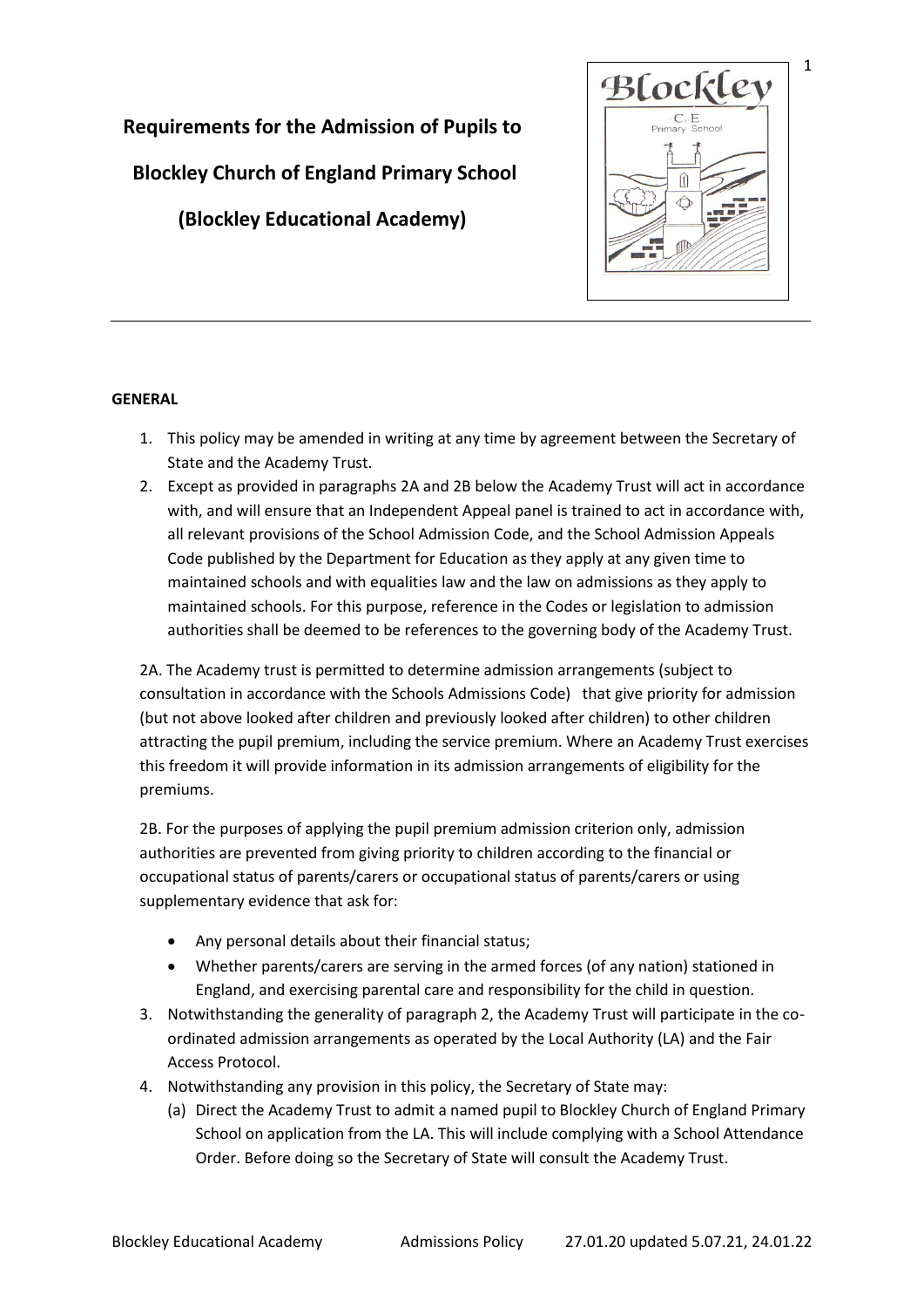- (b) Direct the Academy trust to admit a named pupil to Blockley Church of England Primary School if the Academy Trust has failed to act in accordance with this policy or has otherwise failed to comply with applicable admissions and equalities legislation or the provisions of the Codes;
- (c) Direct the Academy Trust to amend its admission arrangements where they fail to comply with the School Admissions Code or the School Admissions Appeal Code.

 4A. Blockley Church of England Primary School is a Church of England Primary Academy in the diocese of Gloucester.

This is the body which (a) has to be consulted on admission arrangements (b) has the right to issue guidance on the adoption of faith criteria and (c) has the right of objection to admission arrangements. CE Dioceses also have to approve the disposal of land or premises of CE Academies.

5. The Academy Trust shall ensure that parents/carers and relevant children will have the right of appeal to an Independent Appeal panel if they are dissatisfied with an admission decision of the Academy trust. The Independent Appeal panel will be independent of the Academy trust. The arrangements for appeals will comply with the School Admission Appeals Code published by the Department for Education. The determination of the appeals panel is binding on all parties.

# **REQUIREMENT TO ADMIT PUPILS.**

- 6. The Academy will:
	- a. Subject to its right of appeal to the Secretary of State in relation to a named pupil, admit all pupils with an Education, Health and Care Plan naming the Academy;
	- b. Determine admission oversubscription criteria that give highest priority to looked after children and previously looked after children, in accordance with the relevant provisions of the School Admissions Code.

# **OVERSUBSCRIPTION CRITERIA, ADMISSION NUMBER, CONSULTATION, DETERMINATION AND OBJECTIONS.**

- 7. The Academy admission arrangements will include oversubscription criteria, and an admission number for each relevant age group. The Academy will consult on its admission arrangements and determine them in line with the requirements within the School Admission Code.
- 8. The Office of the School's Adjudicator (OSA) will consider objections to the Academy's admission arrangements. The Academy Trust should therefore make it clear, when determining the Academy's admission arrangements, that objections should be submitted to the OSA.
- 9. A determination of an objection by the OSA will be binding upon the Academy and the Academy Trust will make appropriate changes as quickly as possible.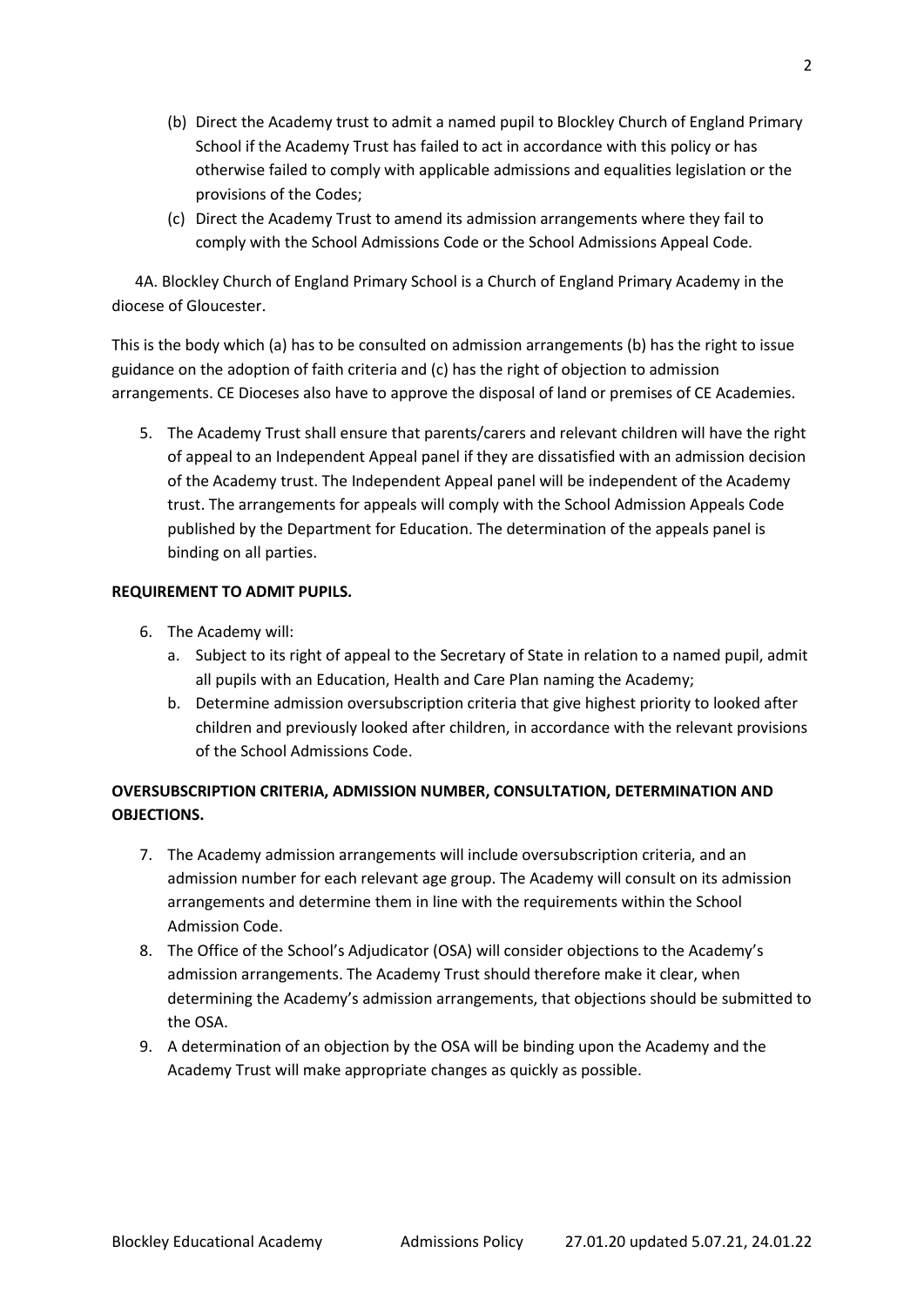#### **Admission Criteria for Blockley Church of England Primary School.**

- 1. Children will be admitted in the year in which they become five. There is one admission date per year, early in September.
- 2. Children will be admitted without reference to ability, aptitude, race, religion or background. The Published Admission Number for the year commencing  $1<sup>st</sup>$  September 2021 will be 20.
- 3. The catchment area covers the settlements of Adlestrop, Aston Magna, Aston-sub-edge, Batsford, Bledington, Blockley, Broadwell, Broad Campden, Bourton-on-the-Hill, Chipping Campden, Condicote, Dorn, Donnington, Draycott, Ebrington, Evenlode, Longborough, Oddington Mickleton, Moreton-in-Marsh, Paxford, Saintbury, Sezincote, Snowshill, Todenham, Weston-sub-edge and Willersey. These parishes are in priority catchment area 1.
- 4. Where applications for admission exceed the Published Admission Number of places available, the following criteria will be applied, in the order set below, to decide which children to admit:
	- 1. A 'looked after child' ( 1 ) or a child who was previously looked after but immediately after being looked after became subject to an adoption ( 2 ) child arrangements order (residency order) ( 3 ) or special guardianship order ( 4 ) including those who appear to the admission authority to have been in state care outside of England and ceased to be in state care as a result of being adopted ( 5 ).

1. A 'looked after child' is a child who is (a) in the care of a local authority, or (b) being provided with accommodation by a local authority in the exercise of their social services functions (see the definition in Section 22(1) of the Children Act 1989) at the time of making an application to a school. In Gloucestershire, such children are referred to as Children in Care.

2. This includes children who were adopted under the Adoption Act 1976 (see section 12 adoption orders) and children who were adopted under the Adoption and Children's Act 2002 (see section 46 adoption orders).

3. Under the provisions of s.12 of the Children and Families Act 2014.

4. See Section 14A of the Children Act 1989 which defines a 'special guardianship order' as an order appointing one or more individuals to be a child's special guardian (or special guardians).

5. A child is regarded as having been in state care outside of England if they were in the care of or were accommodated by a public authority, a religious organisation, or any other provider of care whose sole or main purpose is to benefit society.

- 2. Children living in the priority catchment area normally served by the school whose sibling is attending the school and who will continue to do so when the younger child is admitted. A sibling is defined as a brother or sister, half brother or sister, adopted brother or sister, step brother or sister, or the child of the parent/carers partner and, in every case the child must be living in the same family unit at the same address.
- 3. Children living in the catchment area normally served by the school, with the strongest geographical claim, measured in a direct line. In the event of over subscription in any of the above criteria then the strongest geographical claim measured in a straight line from Ordnance Survey point of the child's home address to the Ordnance Survey point of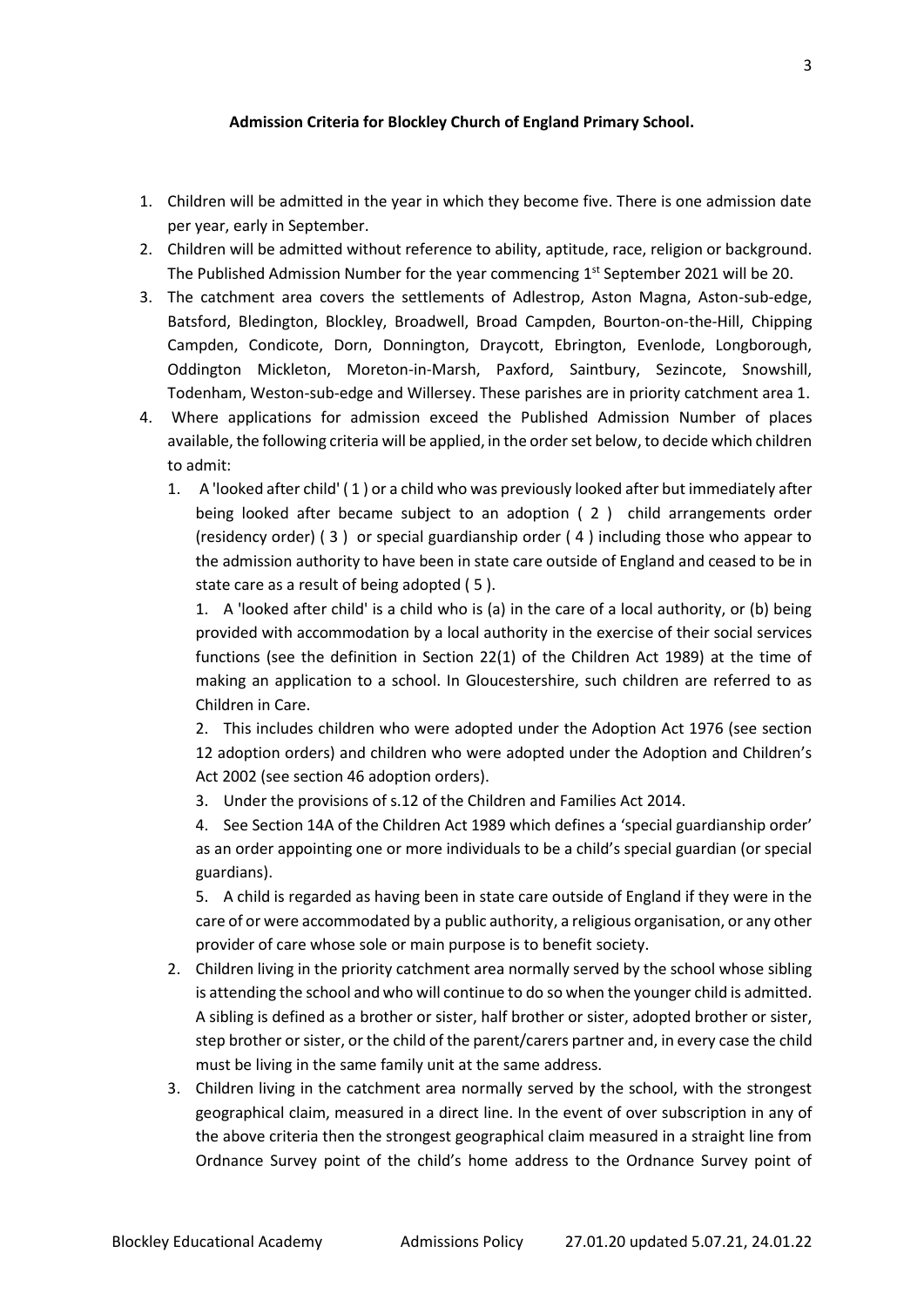Blockley Church of England Primary School Foyer using a computerised measuring system, with those living closest to the school receiving the higher priority.

- 4. Children of full or part time salaried members of staff who have been employed at Blockley Educational Academy for two years or more at the time of the application for admission, and/or children of a member of staff recruited to fill a vacant post for which there is a demonstrable skill shortage.
- 5. Children living out of the catchment area normally served by the school whose siblings is attending the school and who will continue to do so when the younger child is admitted. A sibling is defined as a brother or sister, half brother or sister, adopted brother or sister, step brother or sister or the child of the parent/carers partner and, in every case, the child must be living in the same family unit at the same address.
- 6. Children living out of the catchment area normally served by the school, with the strongest geographical claim, measured in a direct line.
- 7. **Over-subscription for those fulfilling the admissions criteria (ie. Sibling or living in catchment area.)** In the event of over-subscription, in any category, places will be awarded to those with the strongest geographical claim-this will be used as a tie-break. Where two or more applicants are received from children living the same distance away for one final place, the school will make the final decision by lottery.

## **Children with SEN**

Blockley Church of England Primary School is required to admit a child with an Education, Health and Care Plan, that names the school, even if the school is full.

#### **Waiting List**

If the school is oversubscribed, a waiting list will be held for at least a year. The waiting list will be prioritised according to the school's oversubscription criteria.

#### **In Year Admissions**

The Local Authority is no longer responsible for offering places to children on behalf of all schools/academies, but the Local Authority does maintain the statutory duty of being responsible and aware of all pupils and vacancies within schools/academies within Gloucestershire. To apply for an Inyear place at Blockley Church of England Primary School, parents/carers should therefore contact the school in the first instance.

#### **Transport**

Pupils living in the catchment area and more than three miles from the nearest school may apply for assistance with transport to the school.

#### **Admission of Summer Born Children for Reception Entry**

The Governing Body acknowledges the updated advice from the Department of Education that, parents/carers of "summer born" children (born between 1 April and 31 August) may request to start the Reception Class of a school a whole academic year later. The Governing Body will make a